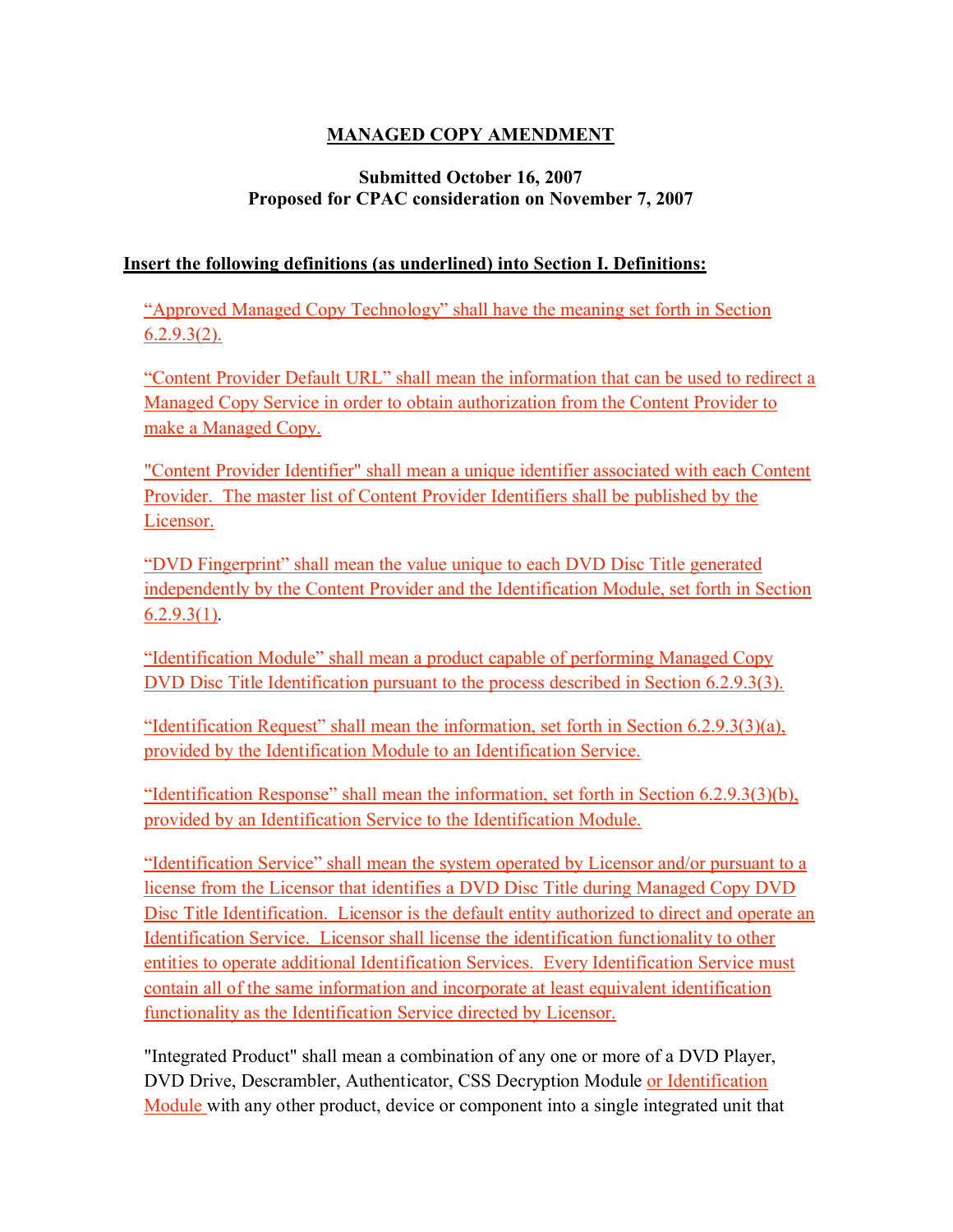permits, or that is designed for further integration into a product that permits, the transmission of unscrambled content in digital or analog format to any internal or external output or connection, provided that use of the term "Integrated Product" does not affect the obligations or provisions pertaining to any separately defined DVD Product. For purposes of this definition, a "single integrated unit" shall include a group of two or more otherwise disaggregated products that are controlled by a central processor and that are manufactured with the intent that such products be used together as a unit. Integrated Products may include by way of example and not of limitation: (i) integration of DVD Drives or CSS Decryption Modules with or into computer systems; and (ii) integration of DVD Drives or DVD Players with or into television receivers and videocassette recorders.

"Managed Copy" shall mean the process by which a CSS Decryption Module or DVD Player outputs decrypted CSS Data associated with a DVD Disc Title, where the DVD Disc Title has been authorized on terms and conditions for such process by the Content Provider having the right to provide such authorization to a Managed Copy Technology.

"Managed Copy DVD Disc Title Identification" shall mean the process, set forth in Section 6.2.9.3(3), by which an Identification Module sends an Identification Request and, if the DVD Disc Title is authorized for Managed Copy, receives an Identification Response.

"Managed Copy Service" shall mean the system that handles the Managed Copy transaction.

"Managed Copy Technology" shall mean a digital rights management system authorized by the Content Provider specified in the Identification Response to encrypt and store an authorized DVD Disc Title.

"Session ID" shall mean a statistically unique and random number generated by the Identification Module for each Identification Request as described more fully in Section  $6.2.9.3(3)(a)$ .

#### **Insert into Section 6.2.9.3 as follows:**

6.2.9.3. Managed Copy of CSS Data. Notwithstanding any other provision of the CSS Specifications, Licensees may implement the Managed Copy functionality set forth in this Section 6.2.9.3. Whenever a Content Provider has elected to make available for Managed Copy one or more of its DVD Disc Titles, such Managed Copy functionality must implement controls over the number of recordings made from a single DVD Disc to a limit authorized by such Content Provider, when such Content Provider has, with the DVD Disc, its associated packaging, or some other means, provided a means for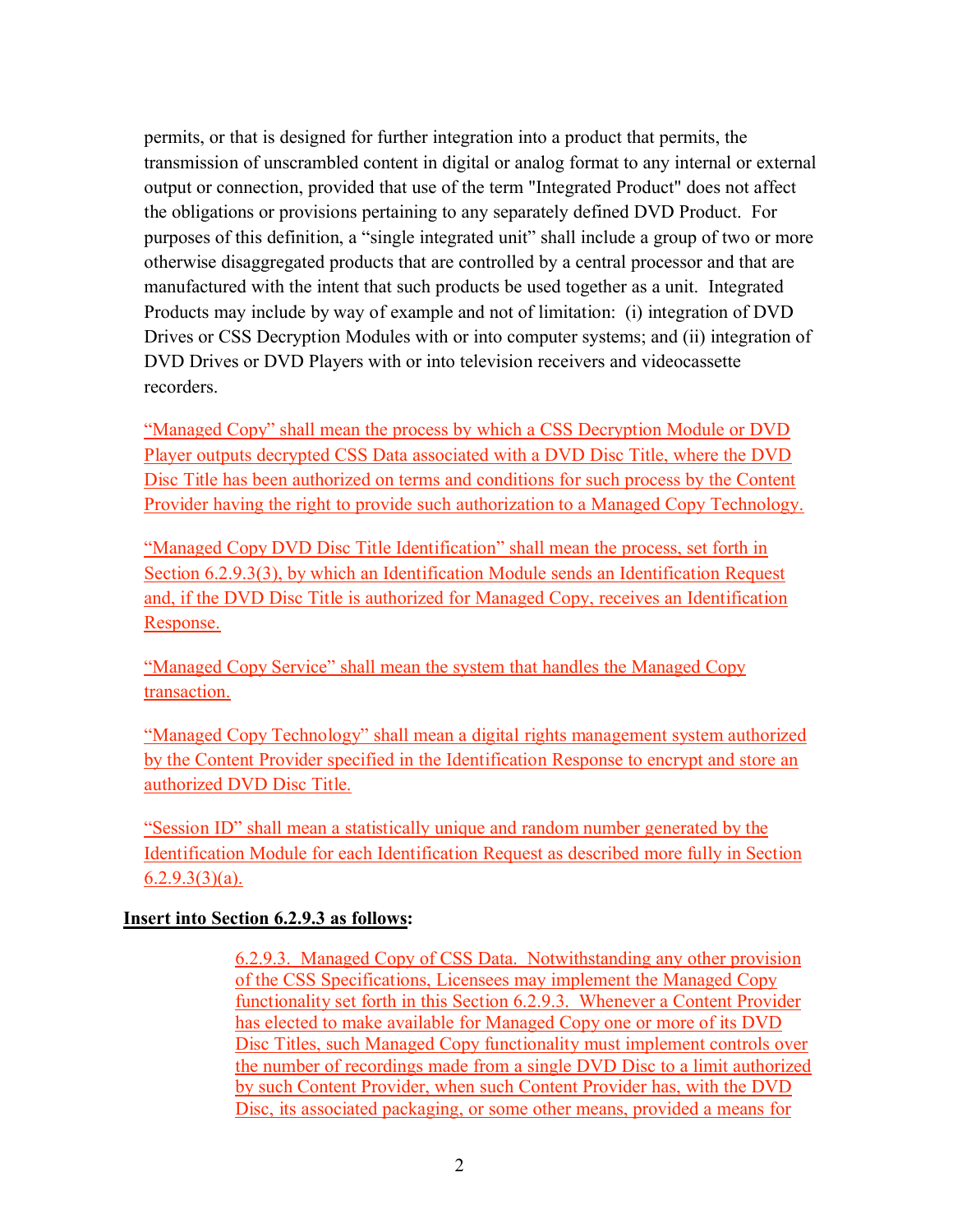uniquely identifying the DVD Disc. The Managed Copy Service must implement a means for tracking the number of copies or recordings from such DVD Disc when so required by the Content Provider. Managed Copy functionality shall be permitted only so long as such action does not affect the integrity or security of CSS protection provided to any other CSS Data. In no event shall any DVD Player or Integrated Product enable Managed Copy of any DVD Disc if such DVD Player or Integrated Product fails to meet all of the requirements and obligations of the CSS Specifications.

(1) DVD Fingerprint. A "DVD Fingerprint" is the value unique to each DVD Disc Title and is generated by applying the SHA-1 algorithm to the data in the largest VTS .IFO file on a DVD Disc (i.e. the file named VTS 01 0.IFO if the first VTS .IFO file is the largest on the DVD Disc) followed by the data in the Video Manager Information .IFO file (VIDEO\_TS.IFO). If such .IFO data is longer than 32768 bytes (16 sectors), only the first 32768 bytes of each IFO file are used, for a maximum of 65536 bytes. The resulting hash value is the DVD Fingerprint and is 160 bits long. The DVD Fingerprint ("Fd") is represented in the expression below:

### $Fd = SHA-1(VTS$  xx  $0.IFO || VIDEO TS.IFO)$

where

xx is the index number of the largest VTS IFO file

(Note: SHA-1 refers to the 1994 revision of the Secure Hash Algorithm (SHA) developed by the National Institute for Standards and Technology (NIST), as specified in the ANSI X9.30 (part 2) standard).

(2) Making Available DVD Disc Titles for Managed Copy. No Managed Copy will be permitted for any DVD Disc Titles until and unless two Managed Copy Technologies are approved by CPAC ("Approved Managed Copy Technologies") whereby the license and technical specifications for at least one such Approved Managed Copy Technology allows for its implementation in non-user-programmable, hardware-based consumer electronics devices. No Managed Copy Technology will become an Approved Managed Copy Technology unless a license to such Managed Copy Technology is offered to all CSS Licensees on a reasonable and nondiscriminatory basis. Licensor shall inform all CSS Licensees of the Managed Copy obligations set forth in this Section 6.2.9.3, including, without limitation, Content Providers' obligation to provide the necessary information set forth in Section 6.2.9.3(2)(c) if they elect to make available any DVD Disc Title for Managed Copy. Content Providers shall have no obligation to make available for Managed Copy any present or future DVD Disc Title, but if any Content Provider elects to make available for Managed Copy any such DVD Disc Title, then the following provisions shall apply: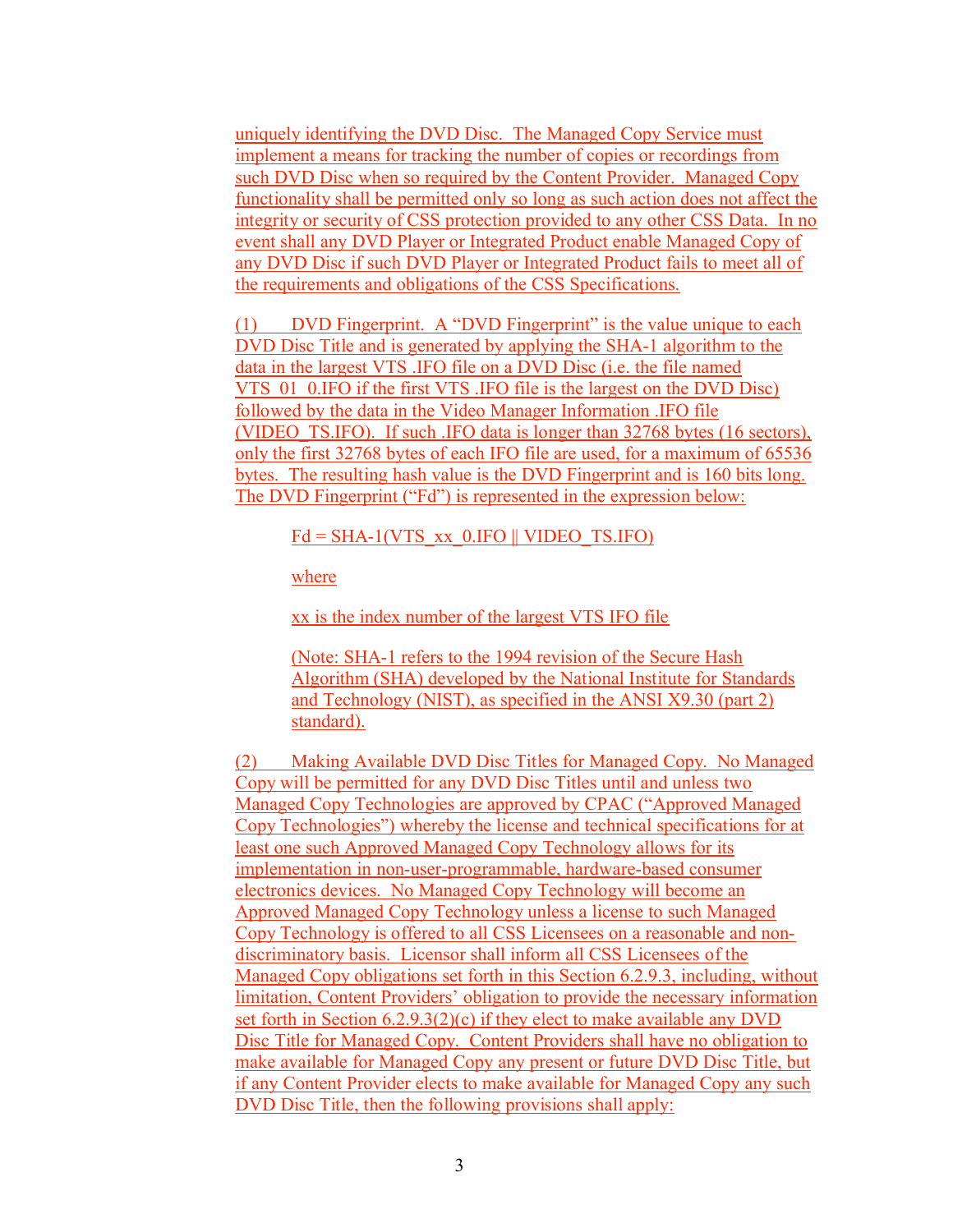(a) The terms and conditions of the transaction shall be determined solely by each Content Provider;

(b) each Content Provider shall either (i) enter into a Managed Copy Service agreement with at least one Managed Copy Service provider, and/or (ii) offer directly a Managed Copy Service, provided, however, that nothing herein shall be construed to compel any Content Provider to enter into any agreement with any Managed Copy Service; and

(c) each Content Provider must convey to the Licensor (i) the associated DVD Fingerprint, (b) the Content Provider Identifier; and the (iii) the Content Provider Default URL. (This information submitted by the Content Provider will be used in the Identification Response pursuant to Section 6.2.9.3(3)(c)).

(3) Managed Copy DVD Disc Title Identification. Decrypted CSS Data of a specific DVD Disc Title available for Managed Copy shall be permitted to be output from a CSS Decryption Module or DVD Player to a Managed Copy Technology only in accordance with and upon successful completion of the following steps:

(a) For each Managed Copy authorization request, the Identification Module shall generate an Identification Request for the DVD Disc Title present in the DVD disc tray that includes the DVD Fingerprint and the Session ID for which a Managed Copy is being requested. The Identification Module shall then provide the Identification Request to an Identification Service.

(b) Upon receipt of an Identification Request, an Identification Service shall use the provided DVD Fingerprint to determine whether a Managed Copy is available for the DVD Disc Title that is in the DVD disc tray. The Identification Service shall then generate an Identification Response containing the Session ID and the DVD Fingerprint, both retrieved from the Identification Request. If the Identification Service determines that the DVD Disc Title is available for Managed Copy, the Identification Service shall send an Identification Response that includes the Content Provider Identifier and the Content Provider Default URL, both associated with the DVD Disc Title. If the Identification Service determines that the DVD Disc Title is not available for Managed Copy (e.g., the DVD Fingerprint does not match to any DVD Fingerprint in the database of DVD Disc Titles available for Managed Copy) then the Identification Service shall not include a Content Provider Identifier in the Identification Response.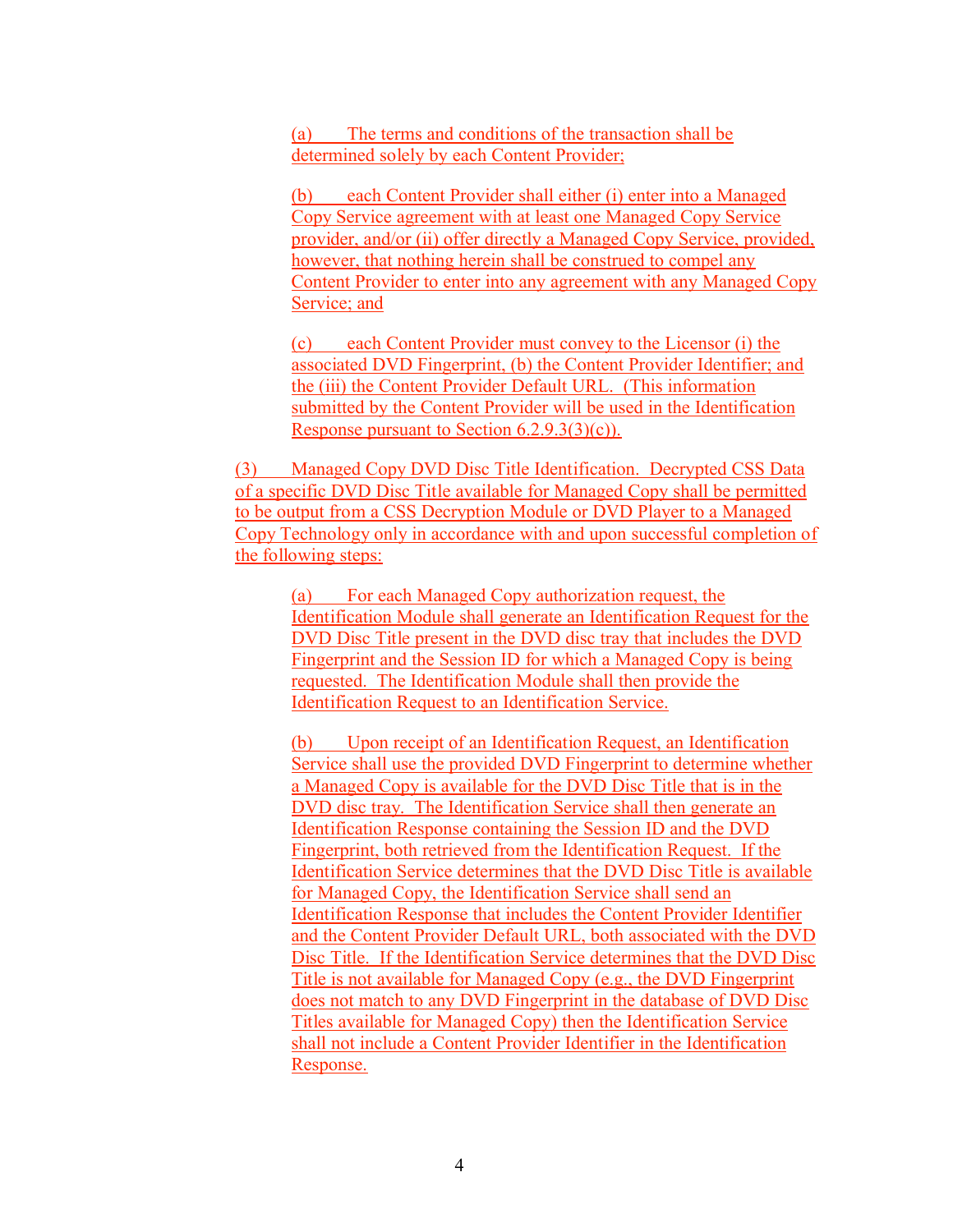(c) The Identification Service shall sign the Identification Response using a 1024-bit RSASSA-PSS digital signature using the MGF1 as the mask generation function on the concatenation of the DVD Fingerprint, and Session ID and the Content Provider Identifier, if available, using the private key of a private key/public key pair which has been obtained from the Licensor.

> (Note: RSASSA-PSS refers to the Public Key Cryptography Standard (PKCS) #1 version 2.1 Probabilistic Signature Scheme (PSS) digital signature developed by RSA Laboratories).

(d) Upon the completion of signing the Identification Response pursuant to 6.2.9.3(3)(c), the Identification Service shall provide the signed Identification Response to the Identification Module.

(4) Managed Copy.

(a) Receipt of Identification Response. Upon the Identification Module's receipt of an Identification Response generated and received pursuant to Sections 6.2.9.3(3)(b)-(d), the Identification Module must confirm that the Identification Response is validly signed by verifying that the certificate of the Identification Request was properly signed by the Licensor. If the Identification Module is unable to validate the signature, the Managed Copy process will terminate immediately.

(b) Session ID. Upon positive confirmation of the signature pursuant to Section 6.2.9.3(4)(a), the Identification Module shall validate that the Session ID is the same as that passed to the Identification Service in the Identification Request. If the Session ID does not match the Session ID of the Identification Request, the Managed Copy process will terminate immediately.

(c) Content Provider Identification. The Identification Module will check the Identification Response for a Content Provider Identifier.

> (i) Content Provider Identifier Not Present. If a Content Provider Identifier is not present in that Identification Response, that Managed Copy process will terminate immediately.

(ii) Content Provider Identifier Present. If a Content Provider Identifier is present in the Identification Response, the CSS Decryption Module or DVD Player shall output decrypted CSS Data associated with the DVD Disc Title for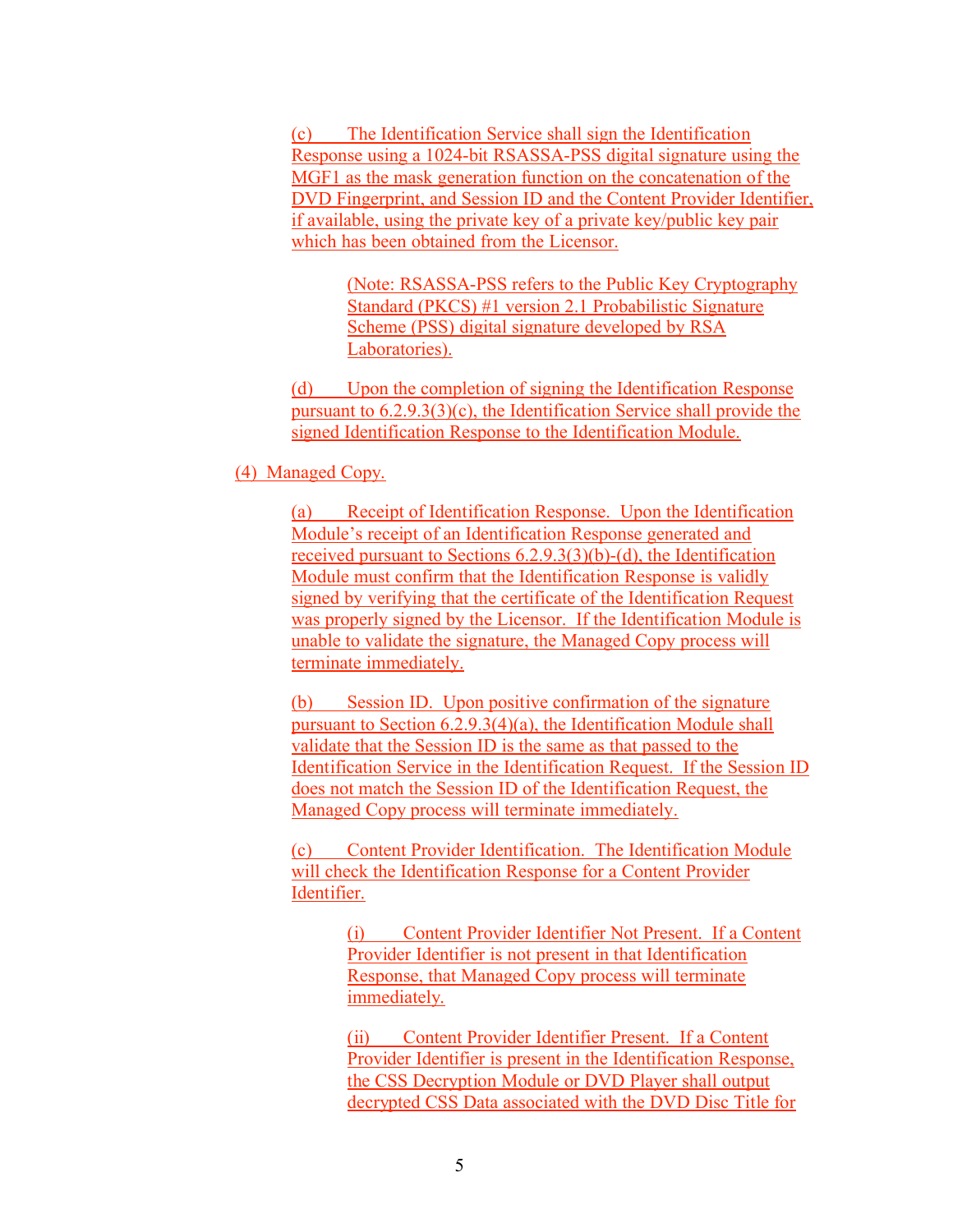which a Managed Copy is being requested to the Managed Copy Technology to the extent permitted by the Content Provider specified by the Content Provider Identifier. After receiving decrypted CSS Data associated with the identified DVD Disc Title, the Managed Copy Technology must encrypt the decrypted CSS Data and apply the intended usage rules to such encrypted data. The Managed Copy shall be completed in compliance with the robustness requirements set forth in Section 6.2.9.3(5) below. If the Managed Copy Service provider is not authorized by the Content Provider to make a Managed Copy of such DVD Disc Title, such Managed Copy Service provider may use the Content Provider Default URL to obtain authorization from the Content Provider to facilitate the completion of the Managed Copy.

(iii) If the DVD Disc is removed from the DVD disc tray at any time during a Managed Copy session associated with a Session ID, the Managed Copy process with respect to such DVD Disc will terminate immediately.

(5) Managed Copy DVD Disc Title Identification and Managed Copy Robustness.

> (a) The requirements and procedures applicable to Authenticators and Descramblers under Section 6.2.4 shall also apply to Software implementations of Managed Copy DVD Disc Title Identification and Managed Copy, including the output of the decrypted CSS Data from the CSS Decryption Module to the Managed Copy Technology.

> (b) The requirements applicable to Authenticators and Descramblers under Section 6.2.5 shall also apply to Hardware implementations of Managed Copy DVD Disc Title Identification and Managed Copy functions of the CSS Decryption Module or DVD Player, including the output of the decrypted CSS Data from the DVD Player to the Managed Copy Technology.

(c) The requirements applicable to CSS Keys under Section 6.2.4.1(2) and DVD Keys in Section 6.2.5.1(2) shall also apply to confidential keys used in the process of Managed Copy DVD Disc Title Identification and Managed Copy functions of the CSS Decryption Module or DVD Player.

(d) The confidentiality requirements under Section 6.2.5.3 applicable to integrated circuit specifications relating to CSS shall also apply to integrated circuit specifications for Managed Copy DVD Disc Title Identification and Managed Copy functions of the CSS Decryption Module or DVD Player.